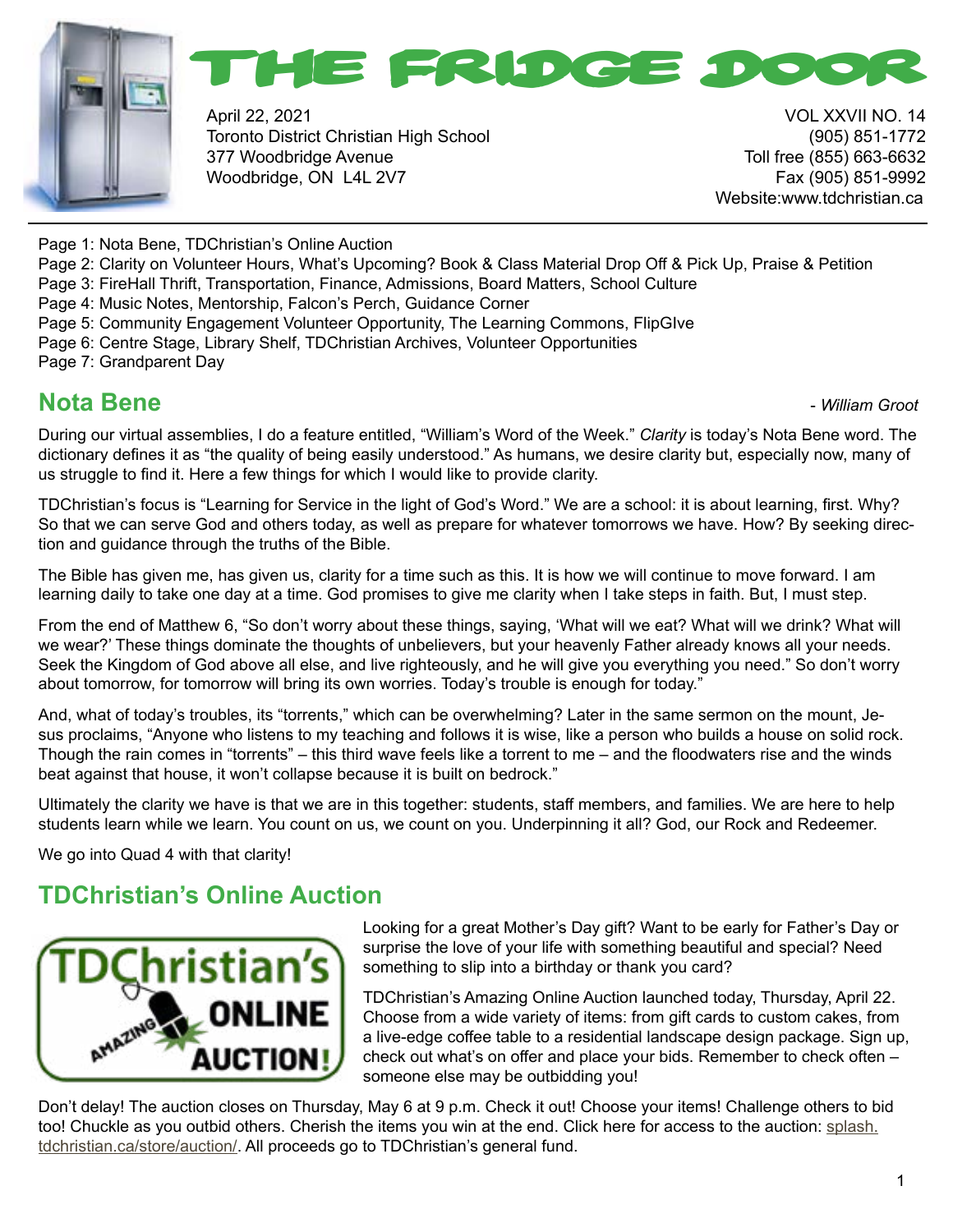### **Clarity on Volunteer Hours** - *William Groot*

First, thank you to the many families who have been able and willing to work at getting their parent/guardian volunteer hours this year. Bus reps, ambassadors, FlipGivers and FlipGiver reps, Grade 7 and 8 TD-in-a-Box packers, bakers, barbecue supervisors, mentors, clerical support people, and Firehall volunteers are just some of volunteer jobs for which people have volunteered that have made this year run well. We have been blessed by volunteers.

Secondly, we are thankful for how so many people have attended Zoom meetings this year, as well as the few in person ones we have had. We are grateful for those who came on drop off and pick up days. It helped us continue to support our students' learning.

Nonetheless, there are fewer ways to earn hours than in a non-pandemic year. After looking at the number of hours families have earned, the possible hours offered (noting that the number of hours available to every family for Zoom meetings was 12.5 for instance, earn 2.5 hours by attending tonight's meeting, and that Flip-Give is available to everyone), and considering the messages sent t[o feedback@tdchristian.ca](mailto:%20feedback%40tdchristian.ca?subject=), here is how we are dealing with the parent/ guardian volunteer hours for 2020-21:

- The number of required parent/guardian volunteer hours for 2020-21 is 12.5 hours per family.
- Every hour, therefore, is now worth \$80 (i.e. \$1,000 divided by 12.5). Calculations for how much families who are under 12.5 hours will be determined using \$80/hour.
- Any hours earned up to the end of April (including the membership meeting tonight) will be updated in our tracking spreadsheet. Hours will be tallied up by Meg Rosie after April 30 and indicated on the tuition forms for 2021- 22. As per usual, if needed, you can earn hours until the end of June for 2020-21. Check the Fridge Door and read Edsby messages for future volunteer hour opportunities.
- Any family that has earned more than12.5 hours in 2020-21 will have the extra hours credited to parent/guardian voluteer hours for 2021-22.

If you have any questions, please email Meg Rosie at [mrosie@tdchristian.ca](mailto:mrosie%40tdchristian.ca?subject=) or call her at 905-851-1772 x214.

### **What's Upcoming at TDChristian?**

- **• Tonight, April 22:** Spring Annual Meeting and Launch of the TDChristian Online Auction.
- **• Wednesday, April 28:** Quad 3 Learning Reports are mailed.
- **• Thursday, May 6** is Grandparents Day via Zoom. See postcard on page 6
- **• Thursday, May 6 at 9 p.m.** TDChristian Online Auction closes
- **• Thursday, May 13** is our Spring Open House. It will be an online, live event beginning at 6:30 p.m.

### **Book and Class Materials Drop Off and Pick Up: Volunteer Hour**

A huge thank you to all of the students and their families for the return of classroom texts and library books this past week. Your response is so important and encouraging. It was wonderful to see you all! There are still some remaining packages that have been prepared for students that need to be picked up. You will receive 1 volunteer hour for your family when you do so.

For those families who still need to return books and other materials, you will be awarded 1 volunteer hour if you drop these things off at the school on or before April 29. A reminder Edsby message will be sent out next week for books and materials that are still outstanding.

### **Praise & Petition** *- E. Dengerink/M. Laswick*

Teacher Rachael Weening is in the hospital after successful liver donation surgery. It is an incredible gift! Please pray for her and the anonymous recipient as they recover.

Lorenzo Sisti's grandmother died earlier this week. We pray that he and his family will feel comforted and surrounded by Christ's love and the love of their community.

Please pray for the Lord's guidance and peace as the Grade 12 Students continue to plan for their future. It can be a stressful time waiting for college or university offers and/or deciding what to do after high school.

After a lovely break from school, we are back at school remotely. Our hope and prayer is that Covid case numbers in Ontario will go down quickly as we stay at home and that vaccination numbers will go up so that we may return to inperson learning before the end of Quad 4. Please pray for all levels of government as they make important decisions in order to keep citizens safe and healthy.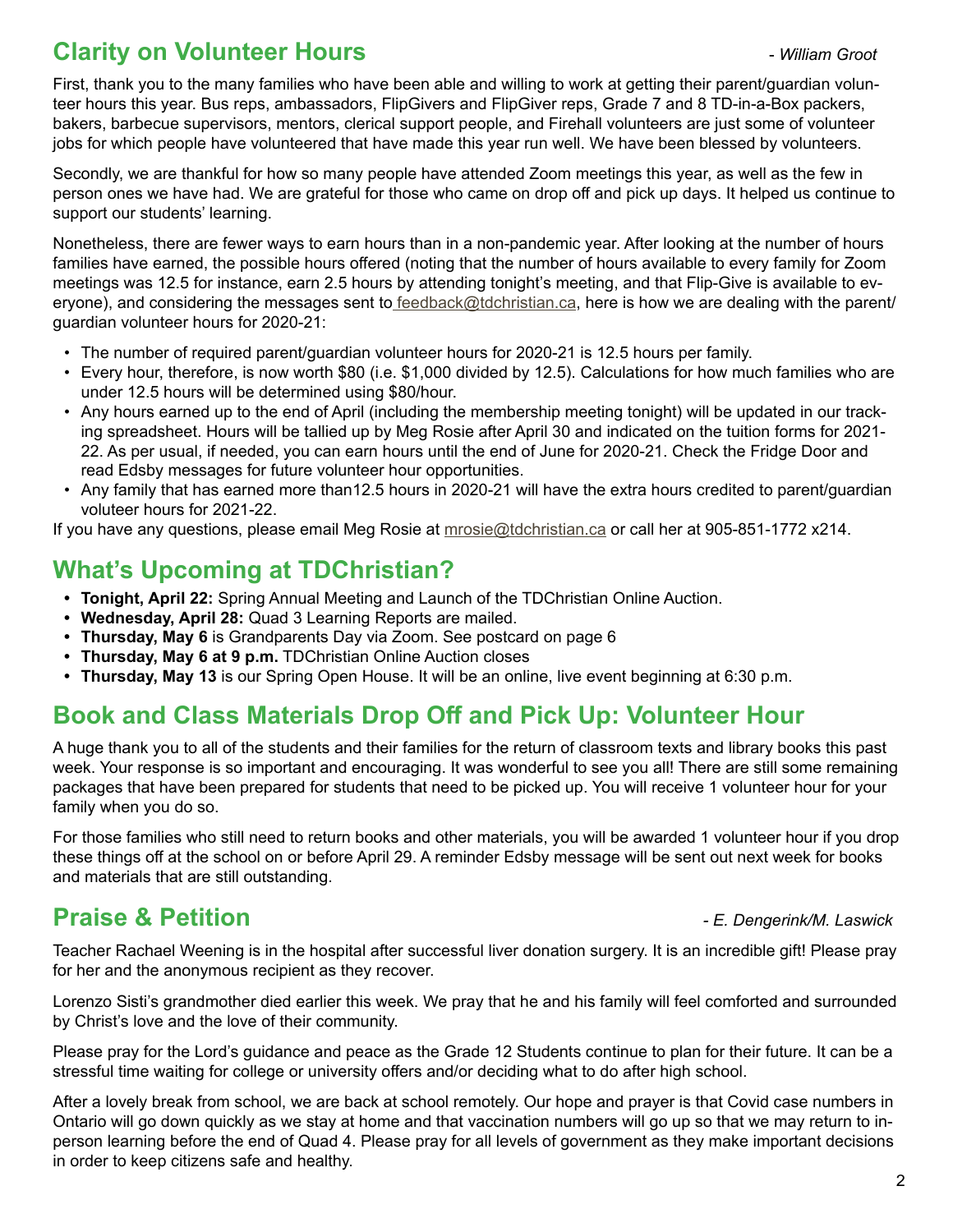## **Buy Online: firehallthrift.ca** *P. Haffenden*

We continue to move forward with rezoning with the hope that Firehall Thrift can open when it is safe. In the meantime, go to [firehallthrift.ca](mailto:firehallthrift.ca?subject=) to find out what you can buy and how you might earn parent/guardian volunteer hours through push marketing. More at tonight's Spring Annual (Membership) Meeting.

### **Transportation 1.** The *J. Dykxhoorn*

As we move, once again, to remote learning for an extended time, please keep our bus drivers and their families in your thoughts in prayers as they continue to face uncertainty in their jobs and in their day-to-day routines.

Please continue to update Mr. Dykxhoorn with any potential address changes for next year as planning for next year's routes will begin in earnest over the coming month.

## **From the Finance Office**  *Allemance Allemance Allemance C**Allemance C**Allemance Allemance C**Allemance C <i>M. Rosie*

Tuition forms for the 2021-22 school year will be mailed out by May 14.

## **Admissions** *- P. Schuurman*

We continue to receive inquiries and applications for the upcoming school year, 2021-2022. If your child is entering Grade 9 this September, then we ask that you please use our online platform, SchooolAdmin. Simply go to this link [www.tdchristian.ca/studentadmissions](http://www.tdchristian.ca/studentadmissions) on our Admissions page. Then click on "Admissions Application" to begin the process. If you have any questions, please email Patty Schuurman at [schuurman@tdchristian.ca.](mailto:schuurman%40tdchristian.ca?subject=)

Tell friends and family about our Spring Open House on Thursday, May 13. We will be hosting an online event so that those who are curious about TDChristian can explore the many courses and opportunities we offer. Whether students are in Grade 8 or younger – all are welcome to join us for this eye-opening, livestream experience! For more information, or to send your RSVP, please e-mail Patty Schuurman. Thanks for passing along the good news!

**Board Matters** *- J. Kuyvenhhoven, TDChristian Board Member*

In October 2020 the Strategic Planning team embarked on a journey to build a Strategic Plan for TDChristian for 2021 to 2024. Over the past months, the team worked very hard under the guidance of Chris Bosch of Chisel Consulting and the Board was presented with the plan. We are excited to report that we, as a Board, approved this plan at our March meeting. We trust this will be a launching pad for success in the years to come. We ask that you pray for our teachers, administration, leadership team, and the Board as we begin the process of carrying out the Strategic Plan.

We will be relaying high-level details of the Strategic Plan at tonight's, April 22, Spring Annual (Membership) Meeting. We hope you can join us.

## **School Culture -** *J. Dykxhoorn***</del>**

As we begin another stretch of remote learning I want to encourage everyone to keep participating in the discipline of celebration. As we celebrate the work of our students and our staff in learning for service in the light of God's word, we will also increase our capacity for joy. Joy is still in our world for us to experience. Joy is something I hope for all students, staff, and for the greater community. Keep finding the small victories to celebrate, as we continue to cultivate a culture of joy in the days ahead.

Today was our second "Relay Day" at TDChristian. Despite the move to remote learning, many students participated by wearing blue and raising awareness of colorectal cancer.

A team of students is working with Mr. Dykxhoorn to run a Relay for Life event at TDChristian in June. Please pray for these students as they face the uncertainty of event-planning in the midst of the ever changing health protocols and recommendations. More details for the Relay event will be shared in the coming weeks as the team looks forward to an awesome event, whether virtual, in-person, or a hybrid.

3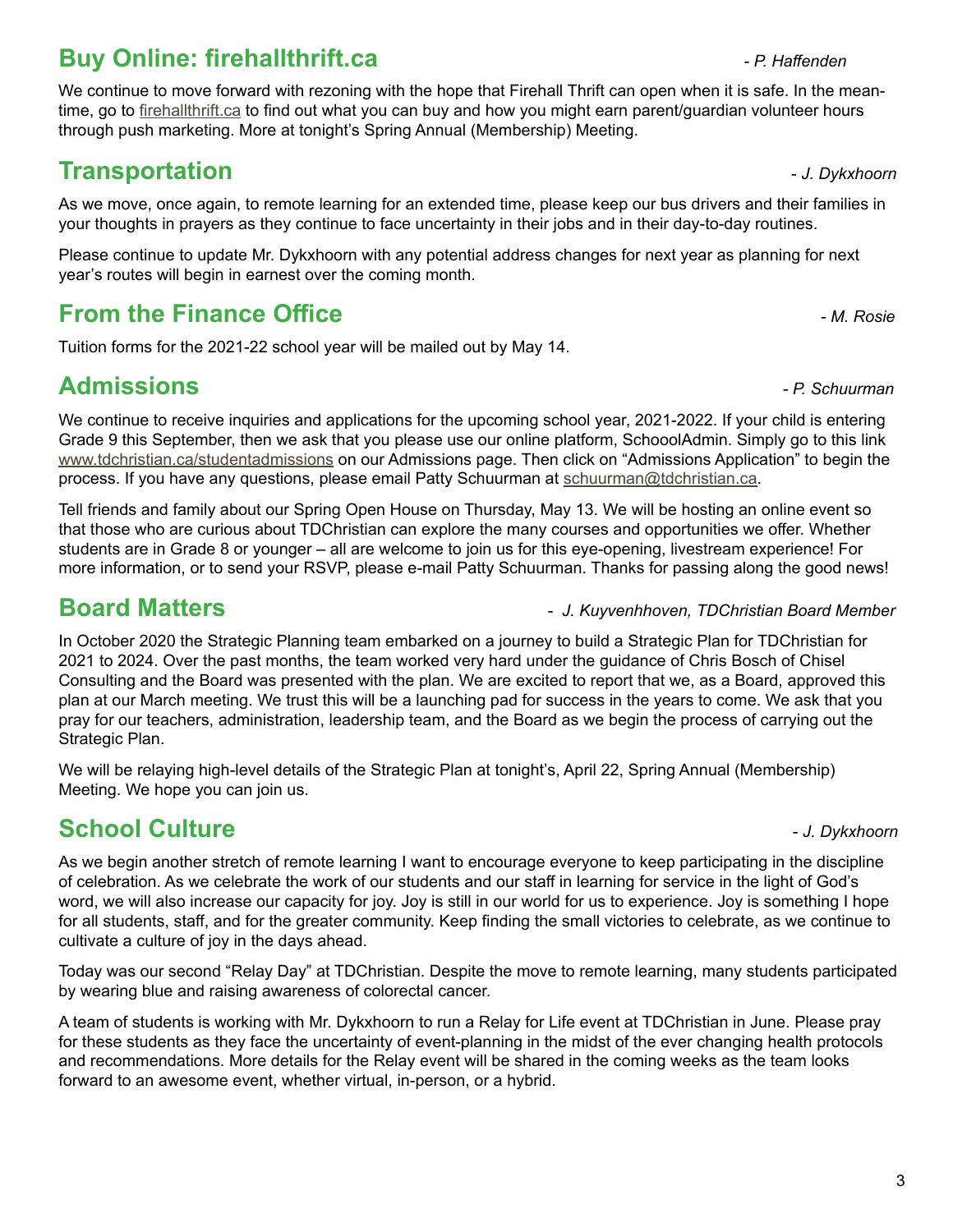### **Community Engagement Volunteer Opportunity! Accord 2. For Assume Assume Assume Assume Assume Assume Assume Assume Assume Assume Assume Assume Assume Assume Assume Assume Assume Assume Assume Assume Assume Assume Assume**

### We are looking for volunteers to be Ambassadors in their churches on behalf of TDChristian!

**Objective**: To support churches with information and tools that will keep people informed about TDChristian and its focus of "Learning for service in the light of God's Word."

### **Role and Responsibilities**:

- Provide Information folders to church leadership and church members. Put us in touch with anyone who may be interested in knowing more about TDChristian.
- Deliver @TD newsletters and Annual Report Cards to your church for member mailboxes or Information Centre.
- Advocate to deacons or church leadership for financial support through offerings or gifts.
- Support TDChristian in providing your church with bulletin and other announcements.

### **Ways that we thank ambassadors**:

- TDChristian Church Ambassadors who are TDChristian parents or guardians will receive ONE volunteer hour per month for 12 months (starting May 1, hours can count towards the 2021-22 school year). They will be required to fill out a questionnaire/checklist each month. This helps us track what's being done within the church to help achieve the objective and to support ambassadors in their role.
- They will receive TDChristian apparel!

TDChristian Church Ambassadors who are TDChristian parents or guardians will receive ONE volunteer hour per month. If you start now, you will still be able to get THREE volunteer hours for this current school year (April, May, June). If you are ready to sign up or you have more questions, please contact Leanne Fernhout at fernhout@ tdchristian.ca or call (905) 965-6733.

### **The Learning Commons** *- M. Jaworski*

We are officially in our last quadmester of learning. Hopefully students enjoyed their April Break and are ready to get back into their final courses for the year. Students, parents, guardians, and homestay parents are reminded that students with permission can come to the Learning Commons to study, to work and to receive help and support from teachers and EAs who are present.

Ways to receive support from the Learning Commons:

- 1. Come in person to school and learn here. During remote learning, you have instant access to teachers and EAs willing and able to support you in doing your work and helping you answer any questions you may have.
- 2. Attend Homework Club: in-person or virtually, in-school homework help is available from Monday to Thursday from 1:45 to 3:00 p.m. and Virtual Homework Club is available on Tuesdays and Thursdays from 1:45 to 3:00 p.m. Zoom links can be found in the daily announcements.

### **FlipGive** *- L. Fernhout, Community Engagement Manager*

Earn volunteer hours for using FlipGive for this school year until April 30! Be sure to join our friendly competition among HUBS! Whichever HUB/area raises the most earnings with FlipGive in April wins. Each member of the winning HUB who earns a minimum of \$20 to the winning total will earn ONE bonus volunteer hour! Get your team spirit going by encouraging others to participate. Questions? Contact your HUB/area representative (see below).

### **Here are the steps to participate**:

- 1. Install the FlipGive app on your mobile device (or access from your computer).
- 2. Sign up with this link/code: 6KGYX6 at https://www.flipgive.com/teams/join
- 3. Make all your purchases through FlipGive (online or gift cards for in-store).
- 4. TDChristian will take care of the rest and track your hours based on earnings.

If you've already signed up but haven't made a purchase yet, there's still plenty of time! You have until April 30 to earn volunteer hours for this school year. Every \$20 in earnings is ONE parent/guardian volunteer hour. Contact Leanne Fernhout [\(fernhout@tdchristian.ca](mailto:fernhout%40tdchristian.ca?subject=)) to become a FlipGive contact person in your area.

Starting May 1 after 12 p.m., a new earning season with FlipGive will begin. Families will have the opportunity to have friends and family sign up under them to contribute to their earnings. The new earning season goes towards the next school year 2021-22. Some restrictions apply. More details are coming soon.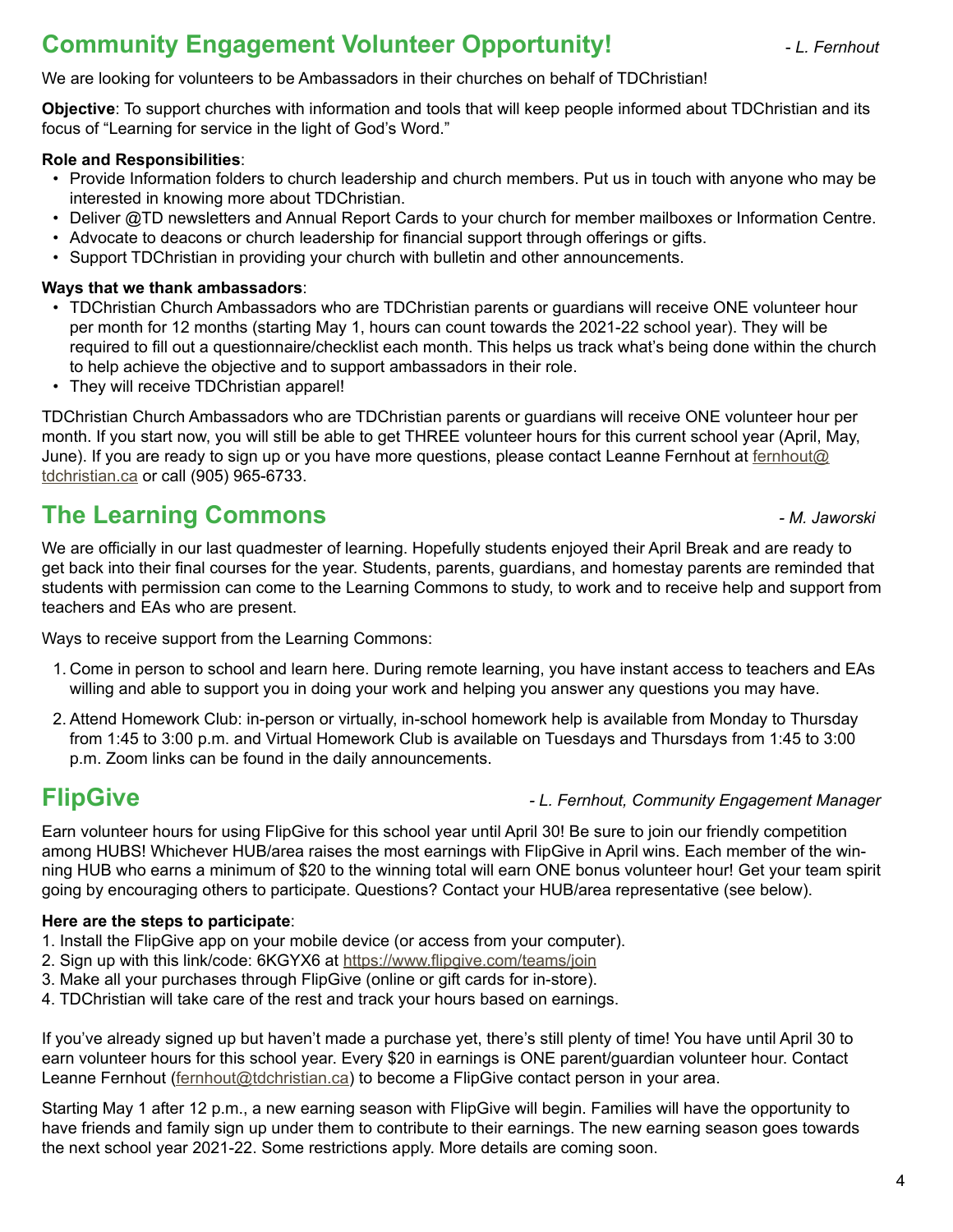### **Music Notes** *- K. Hayward*

Quad 4 is finally here! While things are far from what we are used to, there are at least students studying music in grades 9 and 11. We look forward to the possibility of being able to make music together in person. In the meantime, we are still very interested to learn about the musical journeys of students at this time. Contact Mr. Hayward and let him know what you have been up to, musically speaking! Send any questions you have about the music department to Mr. Hayward at [hayward@tdchristian.ca](mailto:hayward%40tdchristian.ca?subject=) or via an Edsby message.

# **Grade 11 Mentorship** *- S. Van Eerden*

**Mentorship 2021**: Because of the pandemic, Mentorship is looking a little bit different this year. First and foremost, it is connected to English and New Testament classes more directly, so only students in those courses are doing Mentorship right now. Secondly, it only requires a five-hour placement. The hope is that this can be completed in one day, either online or in person, depending where we are at that time.

In discussion with the students, we have recommended either Friday, May 21 or Friday, June 11. No new projects or work will be given on either of these days.

The entire project is due on Friday, June 18, which is the last day of quad 4. The details of Mentorship can be found on Edsby in the English class library. Feel free to contact Mr. Van Eerden directly with any questions that arise.

# **Falcon's Perch** *- C. Hoving*

As we enter another season of online learning without an end date, I encourage each of you to find ways to give yourselves breaks from the screen. Although the weather is a little unpredictable these days, try and get outside and go for a walk, run, or just sit without your phone and take a break. Inside, just have some quiet time or do a workout. Taking time to break from the screens will help your work and your mental health.

# **Guidance Corner** *- E. Dengerink*

### **College and University Applicants**

*Grade 12 students*: Quadmester 3 final grades have been sent to OUAC and OCAS and should appear in your OUAC and/or OCAS account. Be sure to check for accuracy, especially if you are taking courses outside of TDChristian. If there are any errors or omissions, please contact Mrs. Dengerink. Check your university or college portal for important information regarding deadlines, residence applications, and scholarships.

The latest "Scholarship Report" is available on the Grade 12 Guidance website. Need help? Check with your guidance counsellor.

### **Making Informed Financial Decisions After High School – from myBlueprint.ca**

You'll want to mark Wednesday, April 28 at 4:00 p.m. in your calendar because we've got a special value-add webinar collaboration happening. It's one for students to attend, too.

Join Barry, Kevin, and Simpreet, Branch Managers with Scotiabank to learn how your students can make more informed financial decisions post-high school.

This webinar is all about preparing students for the financial decisions they will encounter after graduation.

If your students have questions related to finances post-high school, have them submit their questions ahead of time. Our experts will be answering the most popular ones throughout the session!

Yes, the webinar will be recorded. To register go to [education.myblueprint.ca/finlit-panel/](mailto:education.myblueprint.ca/finlit-panel/%20?subject=)

**Many universities offer a summer transition program for students with disabilities**, including guidance from a Program Coordinator, academic support from a Learning Strategist and training in the use of assistive technology. Contact the universities' student support centre for further information.

**Summer School information** for local Public and Catholic School Boards can be found on the TD#Splash page. TDChristian does not offer summer school. Virtual summer school is available through your local school boards. Students can attend to recover a credit, upgrade a course, or to take a new course. You must contact Mrs. Dengerink if you would like to register and for course approval.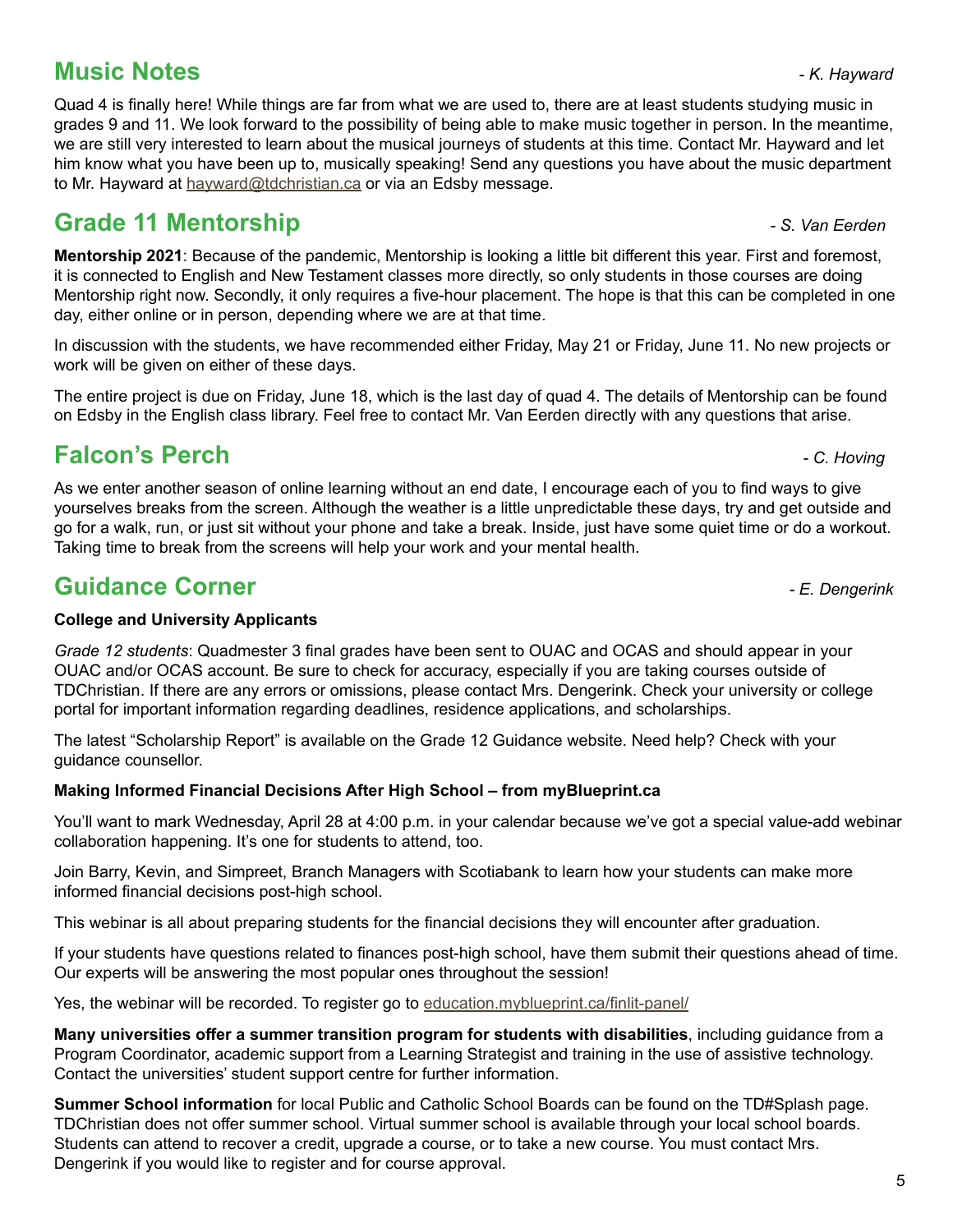### **Centre Stage** *Centre Stage*

On Sunday, April 11th, at 2pm, the cast and crew of "The 39 Steps" arrived at the school to form our performance bubble. This capped off two weeks of isolation for each student, including a final three days after negative Covid tests, during which students isolated from the rest of their families. Needless to say, we were all very excited to finally be together, and "get crackin'" on the show.

Alas, it was not to be. Just over 24 hours into our adventure, the Ontario Government announced that schools would not be returning in person after the break. The same announcement demanded all classes currently in session move to online by Thursday, April 15. We said tearful goodbyes.

Nevertheless, we are extremely grateful for the four days we had together and are giving ourselves some time to regroup before deciding how we will pivot ... possibly, one more time (likely at the end of June).

Thank you for all your prayers and support. Please continue to pray for us as we move forward, once again, in faith that the show must, indeed, go on!

## **Library Shelf** *- J. Knibbe*

**Book Club**: We hope to have one more meeting to round out the year, possibly over Zoom. Enola Holmes – The Case of the Missing Marquess by Nancy Springer, is a novel about the much younger sister of famous detective Sherlock Holmes. The book includes descriptions of conditions in London society in the 1880s, and follows Enola as she tries to find her missing mother.

Please feel free to send me an Edsby message if you need to **borrow a library book**. I will follow up your request and if I have the book available, will have it ready for pickup in the main office for you.

### **TDChristian Archives** *- J. Knibbe*

If you remember receiving a similar gift at your grad breakfast, and still have it, it would be great if you could send us a photo of the object and the year that it was given. We are also happy to accept the actual object if you would like to donate it to the archives collection.

**Project 2020** includes the construction of a bank of display cases along the History Wall, in which we plan to display many items from the collection. Stay tuned for further developments!

**Photos and Videos**: Anyone who has photos or videos of past TDChristian events is encouraged to send them our way. We would be happy to scan and return them.

**@TD Newsletter**: We love to keep in contact with all of our alumni and send them the @TDChristian quarterlies! We encourage you to send us your email address via [alumni@tdchristian.ca.](mailto:alumni%40tdchristian.ca?subject=)

**Everything else**: If, while reorganizing and cleaning up files etc., you come across anything from TD, such as Newsletters, play programs, graduation programs, posters, school clothing, that we could add to the archives, email me at knibbe@tdchristian.ca.

### **Volunteer Opportunities**

Read through this Fridge Door to find multiple volunteer opportunities.

**Archives Collection**: For several years, teacher Richard Vanderkloet created small wooden mementoes as gifts for TD graduates. The example pictured here was given in 1998.